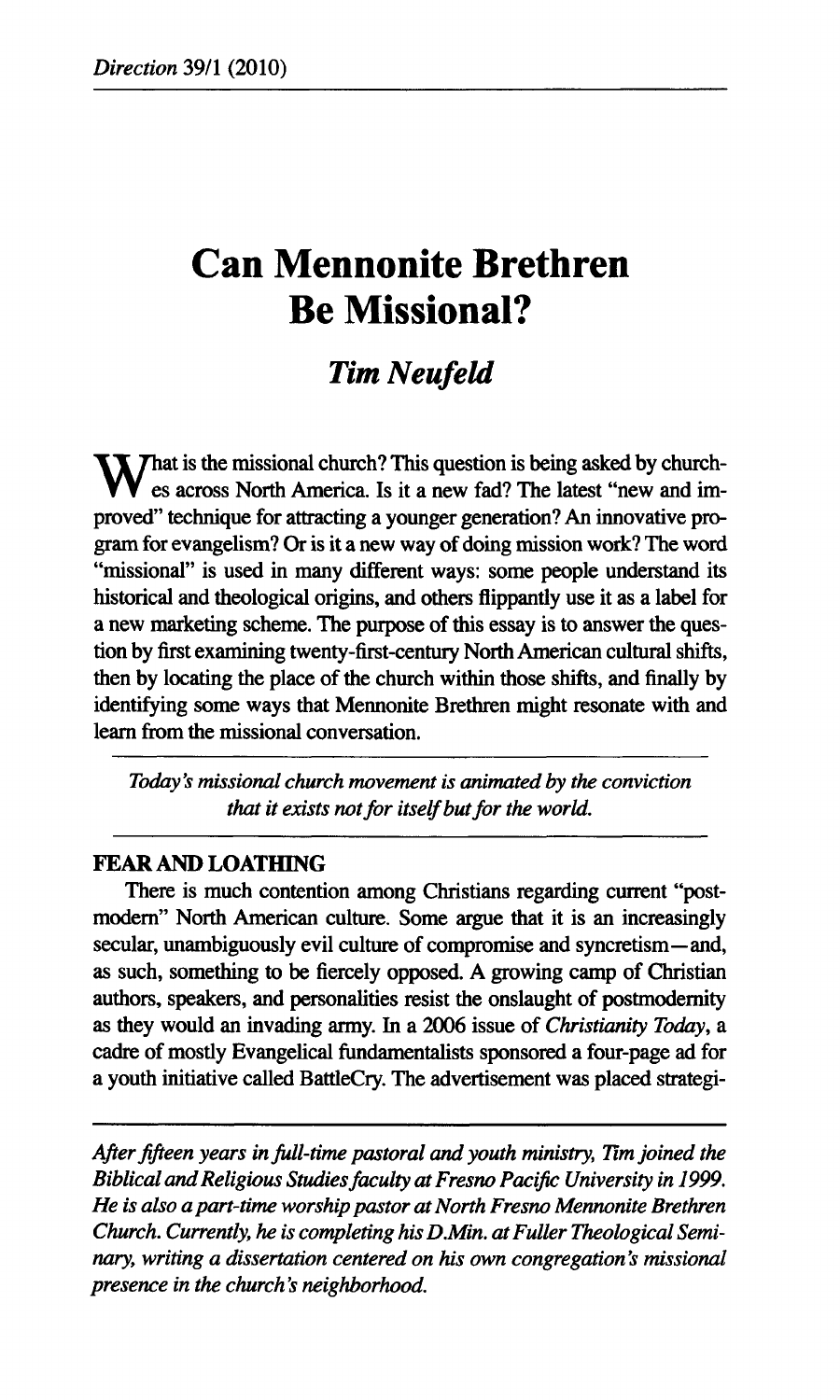cally as a centerfold in the issue and declared in huge white capital letters against a black background, "CHRISTIANITY IN AMERICA WON'T SURVIVE ANOTHER DECADE." Then further down the page in smaller text, "UNLESS WE DO SOMETHING NOW."

The ad went on to describe a leadership summit using militant language such as, "a call to arms," "generals unite," "save a generation," "take action," and "fight." The reason for the alarm? "This generation of teens is the largest in history—and currently trends show that only 4 percent will be evangelical believers by the time they become adults. Compare this with 34 percent of adults today who are evangelicals. We are on the verge of a catastrophe." Ted Haggard, then president of the National Association of Evangelicals, reported, "Imagine an America with 4 percent of the population as evangelical. That means we'll lose all the values and all the things we've been fighting for for over 200 years."<sup>1</sup>

How has such a large and influential segment of the church in North America come to this place of fear and anxiety? A brief discussion of the shift from a modern to a postmodern culture may help us better understand the church's place in society and the alarm many North American Christians feel at the turn to postmodernism.<sup>2</sup>

## **MODERNITY AND AFTER**

In *Cosmopolis,* Stephen Toulmin presents an historical survey of the era of modernity, a period roughly comprising the mid-sixteenth to midtwentieth centuries.<sup>3</sup> He suggests that the rationalist philosophy of this period is now deeply embedded in the Western worldview. He proposes that modernity ended in the mid-twentieth century resulting in the urgent struggle to understand our current post-rational condition. He writes:

If an historical era is ending, it is the era of Modernity itself. Rather than our being free to assume that the tide of Modernity still flows strongly, and that its momentum will carry us into a new and better world, our present position is less comfortable. What looked in the  $19<sup>th</sup>$  century like an irresistible river has disappeared in the sand, and we seem to have run aground. Far from extrapolating confidently into the social and cultural future, we are now stranded and uncertain of our location.<sup>4</sup>

North Americans are fearful because the "modern" way of thinking, working and living that has functioned well for hundreds of years seems increasingly irrelevant. Throughout modernity philosophers, scientists, mathematicians, and even theologians sought eternal and universally valid foundations for knowledge. They "promoted theory, devalued practice,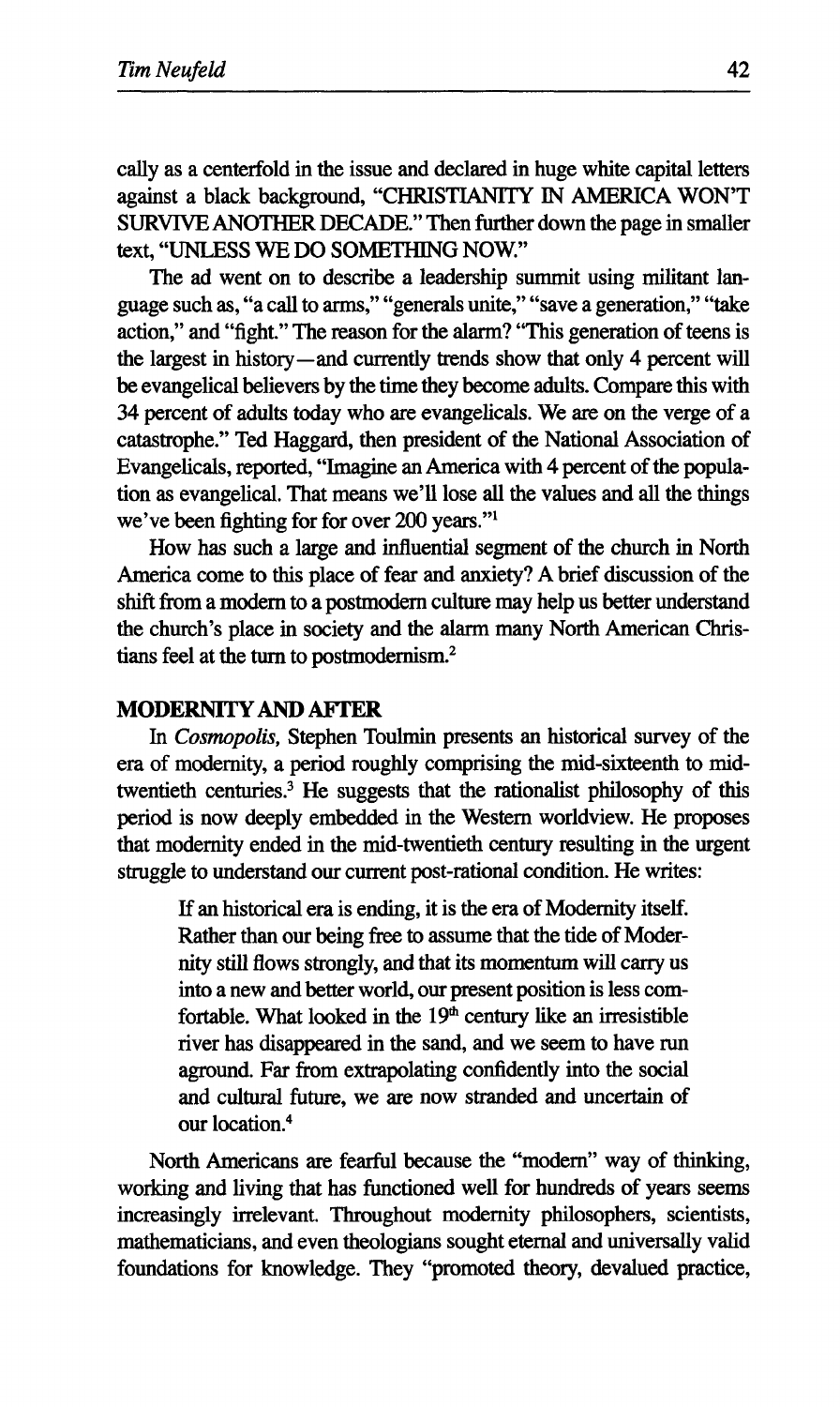**and insisted equally on the need to find foundations for knowledge that were clear, distinct, and certain."<sup>5</sup> Immutable and infallible dogmas took the place of speculative and debatable doctrines. Theologians had no regard for the open-minded tolerance and moderation of sixteenth-century humanist skeptics.<sup>6</sup> Theirs was a "quest for certainty" found in axioms, laws, and rigid systems of belief.** 

**It was during this time that the modern framework of control, predictability, stability, and certainty was established and it is this framework that has dominated European and North American thinking for three centuries. Individualism, natural law, and the primacy of the nation-state have been our reigning paradigms, and they have become part of the consciousness of North American Christians. The modem "imaginary"<sup>7</sup> had more subtle, negative dimensions as well. Truth and reason were objectified, universalized, and systematized without regard for history or context. Knowledge became a product of rational procedures as opposed to an ongoing communal activity. Modern Ufe was fragmented and atomized as a sense of the organic whole in nature and society was lost. Spiritually, people became more attentive to personal needs and less connected to the religious rituals primarily found in the public, communal sphere. Modernity fostered disenchantment and a rapidly diminishing awareness of the transcendent, the mysterious, and the supernatural.<sup>8</sup>**

**Now, however, the West has entered a postmodern era in which modernity, along with its ideals of control, predictability, stability, and certainty, is being repudiated. The result is a society reeling from continual change and in a state of disequilibrium as the philosophical, scientific, and theological foundations of modernity are being eroded. And as this occurs, many Christians whose conceptualizations of faith have rested on those foundations are left fearful, uncertain, and anxious.** 

#### **THE CHURCH IN NORTH AMERICAN CULTURE**

**The challenges of living in a postmodern culture that has jettisoned old, reliable truths are amplified by the fact that the North American church seems increasingly irrelevant. Kennon Callahan suggests that while the church was comfortable and prosperous in the churched culture of modernity, it no longer occupies a significant place of influence in a largely unchurched society. Three conditions characterize the attitude of postmoderne toward church: (1) the church is not among their major values, (2) they do not seek out churches on their own initiative, and (3) they do not see that the church is helpful.<sup>9</sup> In sum, the church is a matter of indifference for the vast majority of westerners. The very foundations of Christendom have crumbled along with those of modernity.** 

**The church therefore struggles to understand its role in culture. Alan**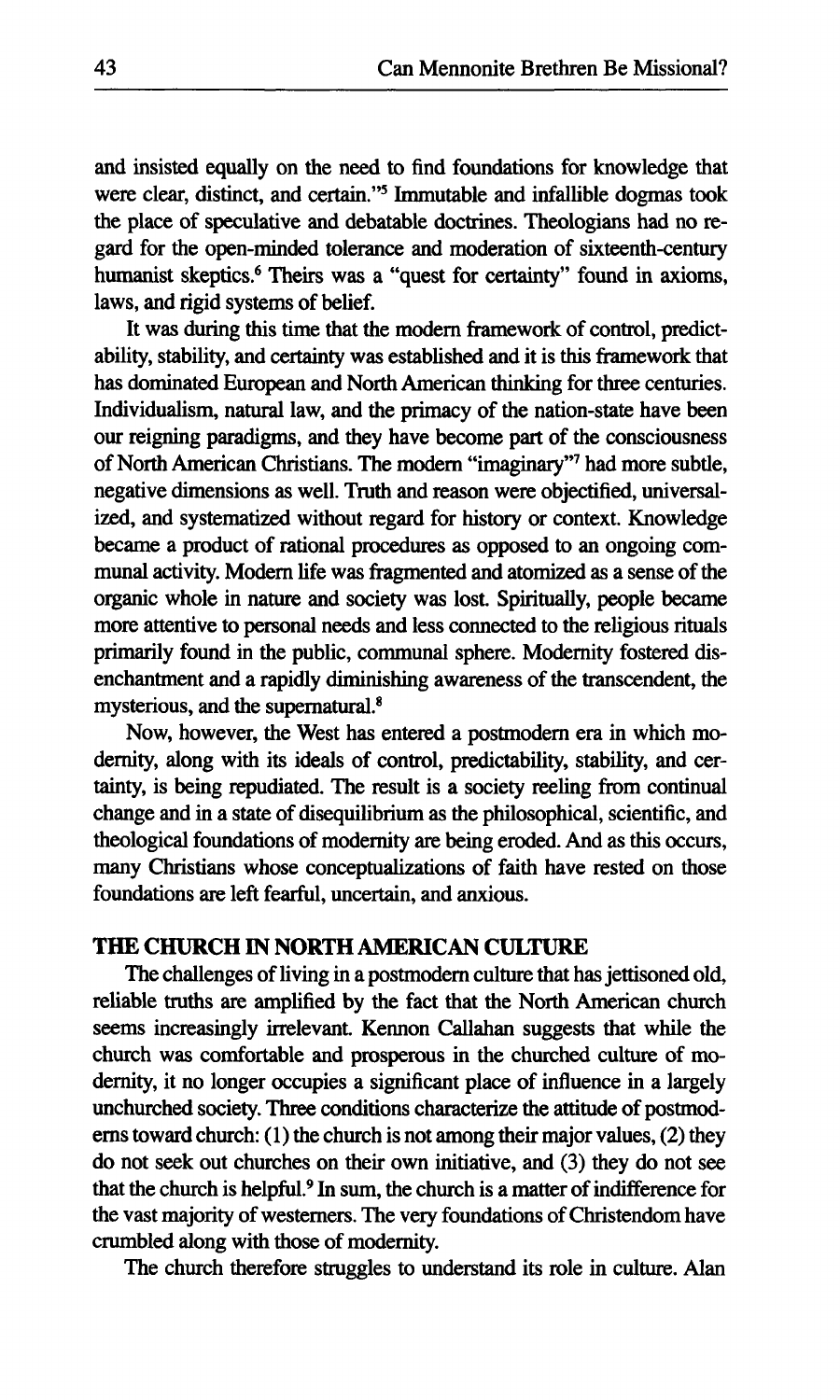Roxburgh recognizes this and discusses the marginalized position of the church in *The Missionary Congregation, Leadership, and Liminality.<sup>10</sup>* He describes the tunnel through which the church is traveling as "liminality," a concept borrowed from Victor Turner to describe the transitional process accompanying a group's change of social position. In this liminal state there is considerable confusion and uncertainty about what is happening as roles and positions are redefined into something not yet discernable.

This is an appropriate response to the church's current crisis—a crisis of marginalization, dislocation, and disequilibrium. As the church moves from a privileged position into post-Christendom, it experiences chaos, living on the edge of oblivion. Nostalgia is a natural reaction, as is panic. It is not surprising that the church is working hard to defend the foundations of rationality, control, and centrality as it fights for survival. But Roxburgh offers this warning:

A return to a remembered Christendom or the old detente with modernity is impossible. Those doors are closed. The only meaningful way forward lies in understanding and embracing our liminal existence. We must live with its confusion and humiliation, as a hopeful people ready to discover the new thing the Spirit will birth.<sup>11</sup>

In *Cadences of Home: Preaching Among Exiles,* Walter Brueggemann similarly admonishes the church to take its radically changed cultural situation seriously. He brilliantly applies the concept of exile to the church's present condition, arguing that what the church is going through parallels the experience of Jews during the time of Isaiah. The exile, he says, was more than geographical; it was also social, moral, and cultural.<sup>12</sup> Exiles experienced the loss of all that was familiar, structured, and reliable as they were dislocated and cut off from their life-giving symbols of faith. They were dislodged from a place of centrality and control to a foreign land on the edge of chaos. The pain of their displacement could be heard in their laments and was manifested in their worship. The North American church, too, has now been stripped of its role as a dominant intellectual and cultural force in society. Abandoned and isolated, the church is experiencing an exile of its own.

#### **LESSLIE NEWBIGIN AND THE MISSION OF GOD**

The missional church movement has taken these kinds of analysis of the church's situation to heart. Refusing to abandon the society that now ignores it, the missional church has found encouragement and inspiration in the writings of Lesslie Newbigin. In 1974, Newbigin returned to England from India after more than thirty years of missionary work to find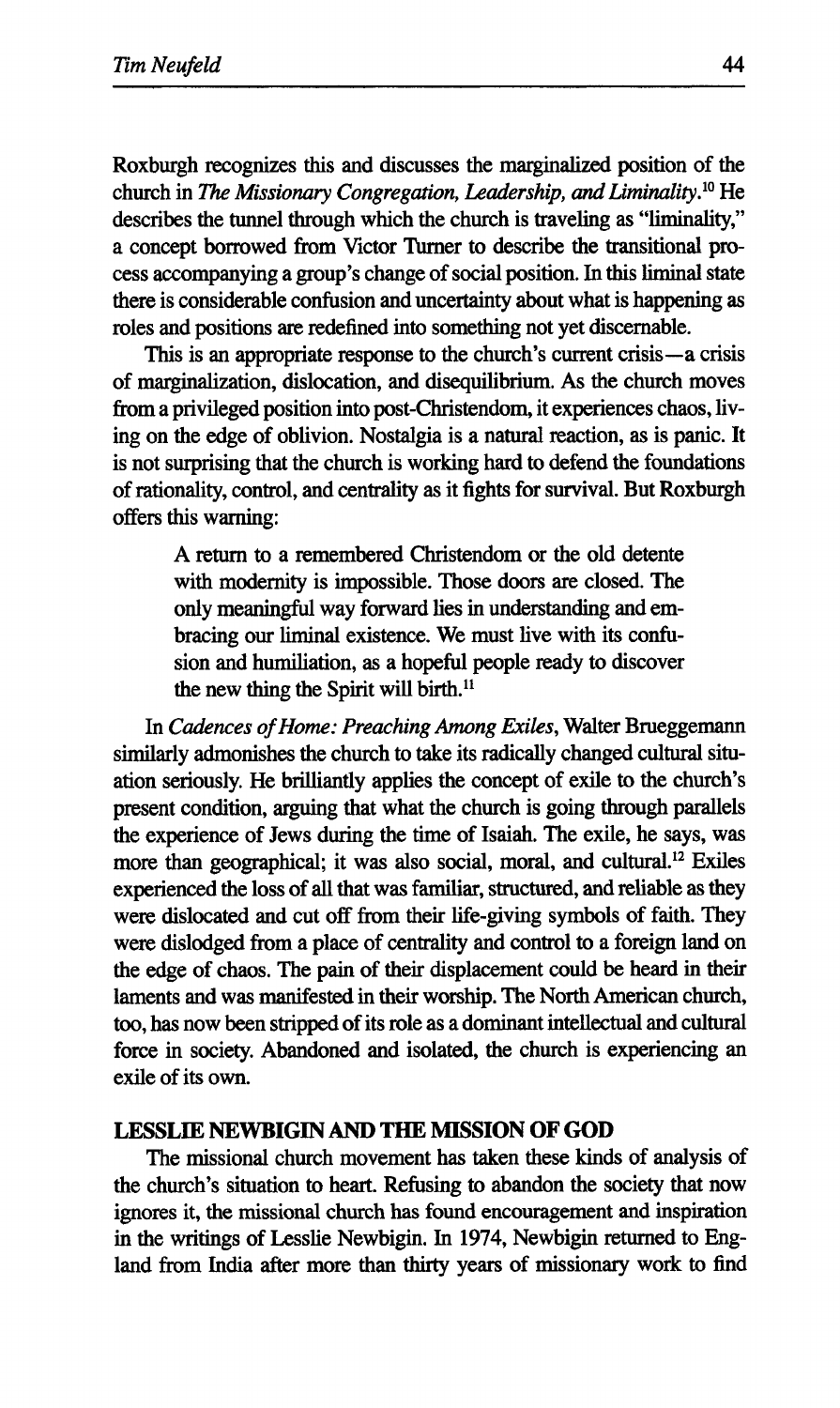**the church in its newly exiled condition. Europe had become thoroughly post-Christian, thoroughly secular. Everything had changed with one exception: the churches, pastors, and seminaries all functioned as they did in the modern era. As a retired missionary, Newbigin was particularly adept at analyzing culture and critiquing Christendom, and—in such works as**  *The Open Secret: Sketches for a Missionary Theology* (1978), *Foolishness* to the Greeks: The Gospel and Western Culture (1986) and The Gospel in *a Pluralist Society* **(1989)—called the church to be true to the** *missio Dei*  **(mission of God) and become a missional church.<sup>13</sup>**

**Newbigin urged it to do so, however, in a way that took proper account of the cultural conditioning that molds all rational articulations of the story of salvation. Indeed, the story is the essential thing: "The dogma, the thing given for our acceptance in faith, is not a set of timeless propositions: it is a story."<sup>14</sup> Moreover, this "story" is not in the first place one that concerns the individual believer. By declaring oneself a follower of Christ, the believer enters into a story that spans time and place and becomes situated in the grand narrative of God's redemptive work throughout history and specifically revealed through the smaller stories of the Hebrews and early Christians. While this story of redemption is wide enough to include all local contexts, propositional theology is not. European and North American Christians have unwittingly been guilty of imperialism, colonialism, and coercion in their global witness when they made belief in a particular Western theology the essence of faith.** 

**Newbigin's concept of story is essential to his concept of "mission." To understand his concept, three broad, related categories must be distinguished: mission statements, missions, and mission. Mission statements are technical documents crafted to give an organization a centeredness. The statement loosely answers the question, "What is the purpose of this place?" In the 1980s and 1990s churches clambered aboard the "purpose driven" movement and, following the business world, added mission statements to their charters. Mission statements have moved from being a business practice into the big business of mainstream Christianity, yet they do not convey the richness of the concept of the** *missio Dei.* 

**"Missions" (note the plural) is used intentionally to distinguish it from "mission." Newbigin writes that the church both "does missions" and "is a mission." Missions are "those specific activities which are undertaken by human decision to bring the gospel to places or situations where it is not heard."<sup>15</sup> Success is measured almost exclusively in numbers. How many souls were saved? What was the attendance? Did membership increase? In this sense, projects in missions are something that we** *do,* **and something that, if successful, will achieve quantifiable results. While missions activities will be a part of all healthy churches, they do not adequately describe**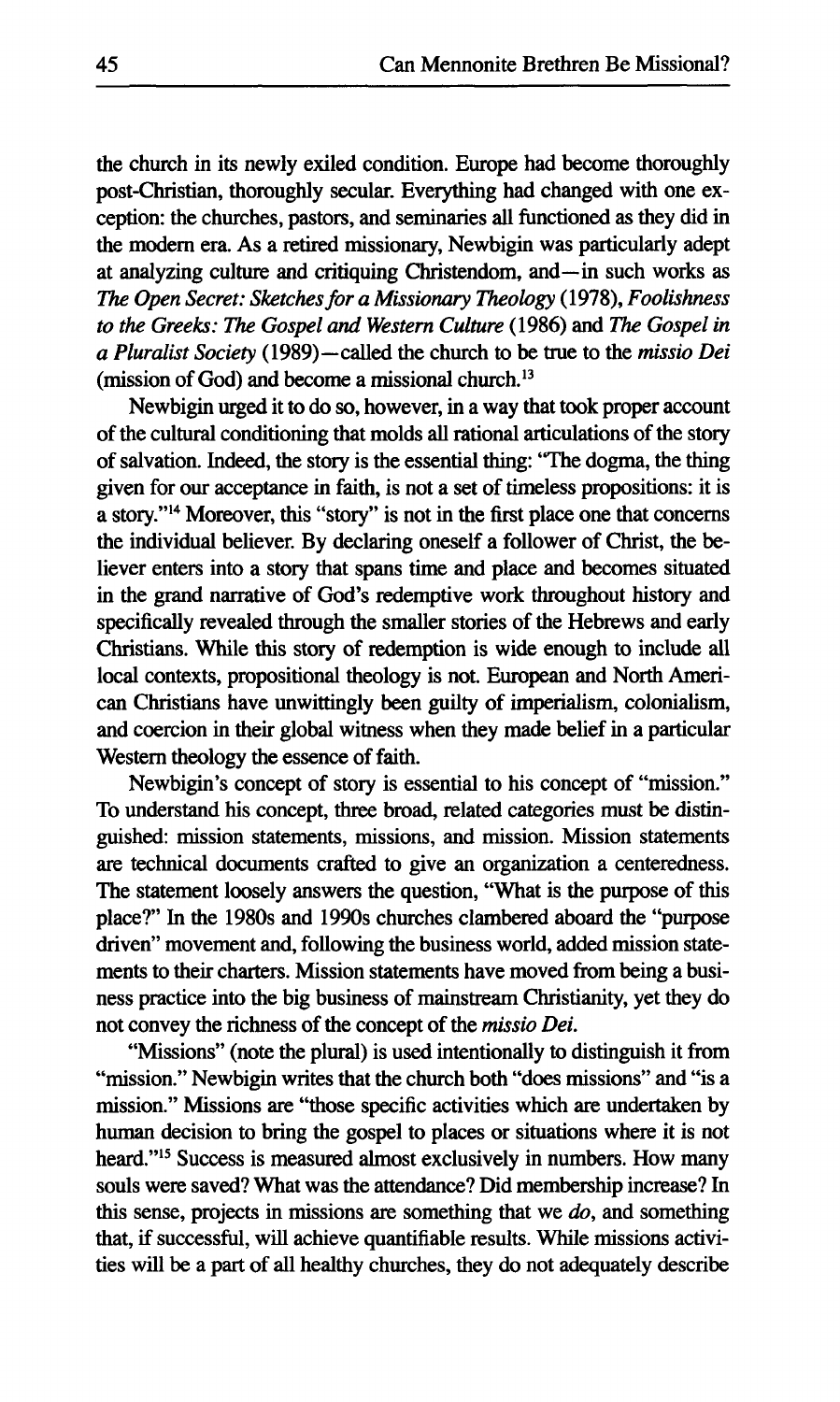the fullness of God's work in the world.

The concept of the *missio Dei,* however, best captures Newbigin's idea of "mission." The mission of the church is not so much about obedience to a "missionary mandate" as it is participation in the ongoing work of a redeeming God. The *missio Dei* is not the *believer's* mission—it is *God's.*  It is the grand story of fall and redemption through countless epochs and geographic locations. As Newbigin says, "The Church is not so much the agent of the mission as the locus of the mission." He continues, "It is impossible to stress too strongly that the beginning of mission is not an action of ours, but the presence of a new reality, the presence of the Spirit of God in power."<sup>16</sup> This mission is not something to be either commenced or completed in distant places. It is the ongoing work of God in which all believers are invited to participate. Much more than a project *out there,* it is a posture *right here* where we live.

The church therefore becomes the place where story is lived and mission is practiced in the real world. Newbigin identifies six characteristics of a missional community: (1) it practices corporate praise, thanksgiving, gratitude, and grace; (2) it declares truth that challenges the reigning plausibility structures; (3) it establishes relationships within a local neighborhood; (4) it encourages mutual service in the priesthood of all believers; (5) it expects mutual responsibility rather than individualism; and (6) it nurtures hope and a re-imagined vision of the future.<sup>17</sup> A church that understands itself as part of God's story and a partner in God's mission will strive to realize these ideals. It does not live in a holy huddle seeking retreat from, or planning militant opposition to, society at large. This community exists for the sake of those who are not part of their community, that they might be a "sign, instrument, and foretaste of God's redeeming grace for the whole life of society."<sup>18</sup> Today's missional church movement is animated by the conviction that it exists not for itself but for the world.

#### **THE MISSIONAL CHURCH**

Though not formally associated with the Emergent church, the missional church movement has been *emerging* as more and more churches find themselves at the margins of culture and society, looking to respond in creative ways to postmodernity. It is patterned after the theology and practices of missionaries but finds its locus on the mission fields of North America and Europe. Its growth reflects the church's interest in new ways of bringing the gospel to a new culture.

What does a missional church look like? This is an appropriate but notoriously difficult question to answer precisely because of the nature of the movement. Ambiguity arises because the missional church is more representative of a process than an outcome; hence, programs and practices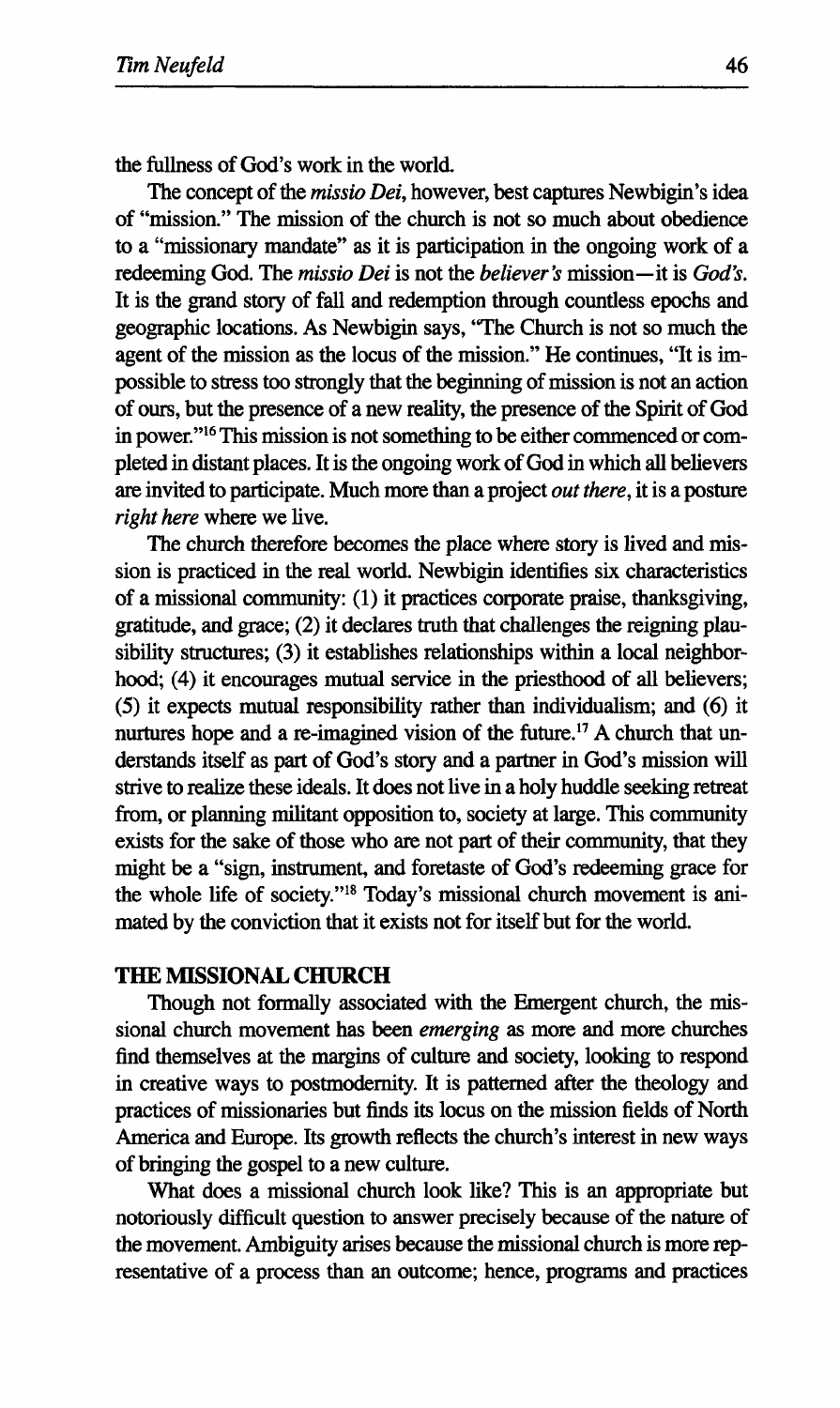of individual churches might look very different from one another. The missional movement is not a formal association of churches that all look and operate the same, nor is it a new denomination. Reflective of New Testament churches, and unlike the recent Church Growth coalition in North America, there is no one style, pattern, or polity that guides the formation of a missional church. No conference or seminar will offer a ministry model that can be stamped mdiscriminately on inquisitive congregations. Missional communities spend time together discerning and defining what it means to be missional in their own contexts.

There are, however, some assumptions that link the missional conversation and give missional churches some points of commonality.

*Joining the* **missio Del** Missional churches understand first and foremost that they are doing something *with* God, not *for* God. The *missio Dei* is God's mission and purpose for the church; engaging the *missio Dei*  means joining God's story and making it ours. The challenge is to see God at work and then discern what opportunities there are to partner with him in bringing God's kingdom to all people. This requires the unlearning of old habits that position American churches as authoritarian structures colonizing the culture for God, and de-emphasizes dependence on lavish programs and facilities in favor of modest, local, and contextually relevant endeavors. The missional community is always asking, What is God doing in our midst and how can we join him?

*An incarnational presence.* Missional communities believe that they are an extension of Christ's work and ministry and function as his hands and feet. There is a desire to bring the gospel to the lost in holistic ways. Evangelism is not reduced to individual personal confession but includes addressing all needs of God's people in all their various contexts. Individual belief in Christ is just one dimension of salvation. Missional churches take seriously Jesus' message in Luke 4 to preach good news to the poor, freedom for the prisoner, recovery of sight for the blind, and release for the oppressed. As Darrell Guder reminds us, incarnationally representing Jesus in a missional community means that evangelism "can no longer be regarded merely as a set of methods and programs for recruiting church members. Nor can it be just a program of a denominational office or parachurch evangelistic organization. It cannot be reduced to 'twelve steps to soul-winning' or 'four spiritual laws.'"<sup>19</sup>

*Church as the sent-ones.* The missional church movement is, at least in part, a reaction to the attractional movement of the 1980s. For three decades Church Growth planners have strategized, targeted populations, and built programs and facilities with the intention of attracting unchurched individuals. This has typically resulted in changing worship styles, stripping sanctuaries of symbolism, and investing major funds and resources in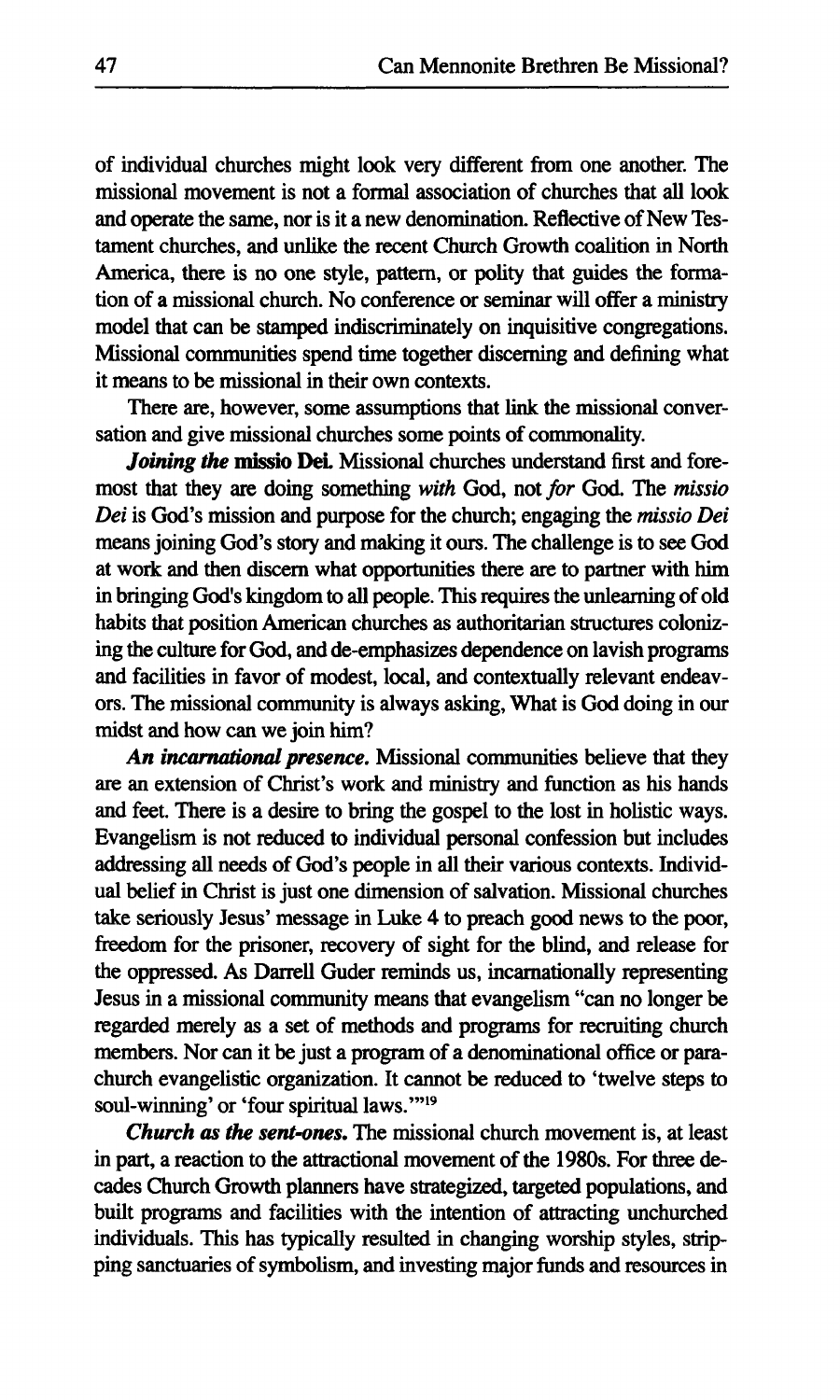the Sunday morning worship service. Missional communities focus not on attracting the unchurched but on training and equipping believers to go out into the world and engage all levels of society. While the weekly gathering remains important, it is seen as just one point of entry into the kingdom of God. The missional community is called out of the world for mutual edification and then sent back into the world to testify in word and deed to the reign of God.

*The Spirit of God is among God's People.* Most Christians have a theological belief that God's Spirit inhabits all believers but many do not have a functional practice to match this belief. In contrast to CEO-styles of church polity, missional congregations understand that all believers are vessels of the Holy Spirit and, therefore, all believers have significant contributions to make to the church. The missional movement emphasizes active participation in vision setting, decision making, and facilitation of ministry. There is a keen recognition that each member is gifted for service and edification in the community. The role of the leader is to listen for and discern the voice of the Spirit and to help believers join what God is doing in their midst. A peripheral result might be disagreement or even argumentation, but this too is valued in the course of community discernment. At the core of this process is a deep commitment to studying and living in the Scriptures together in an effort to hear what the Spirit is saying.

#### **MISSIONAL CHURCH PRACTICES**

Having addressed some basic assumptions common to missional churches, we now consider some of their shared practices. While the programs and activities of missional congregations will be defined by their context, they have in common some formative practices.

*Worship.* Worship wars are raging across North America. Usually these confrontations revolve around style, typically centering on the advantages and disadvantages of traditional and contemporary forms. Churches routinely move toward a contemporary style in an attempt to attract more people, while at the same time alienating congregants who prefer the traditional. Missional worship subverts this discussion by its indifference to style; the form of worship is irrelevant. The weekly worship service functions as a gathering space for church members to come for nurture, communion, and fellowship, all centered on the character and mission of God rather than on the need for a personal therapeutic experience. The only inappropriate worship style is one that raises the needs of the individual above the desire to serve and know God. Whether Baptist, Episcopal, or Mennonite Brethren, regardless of its contemporary or traditional style, the worship of missional churches is diverse and practiced in many shapes and forms.

*Leadership.* Shared leadership is critical within the missional move-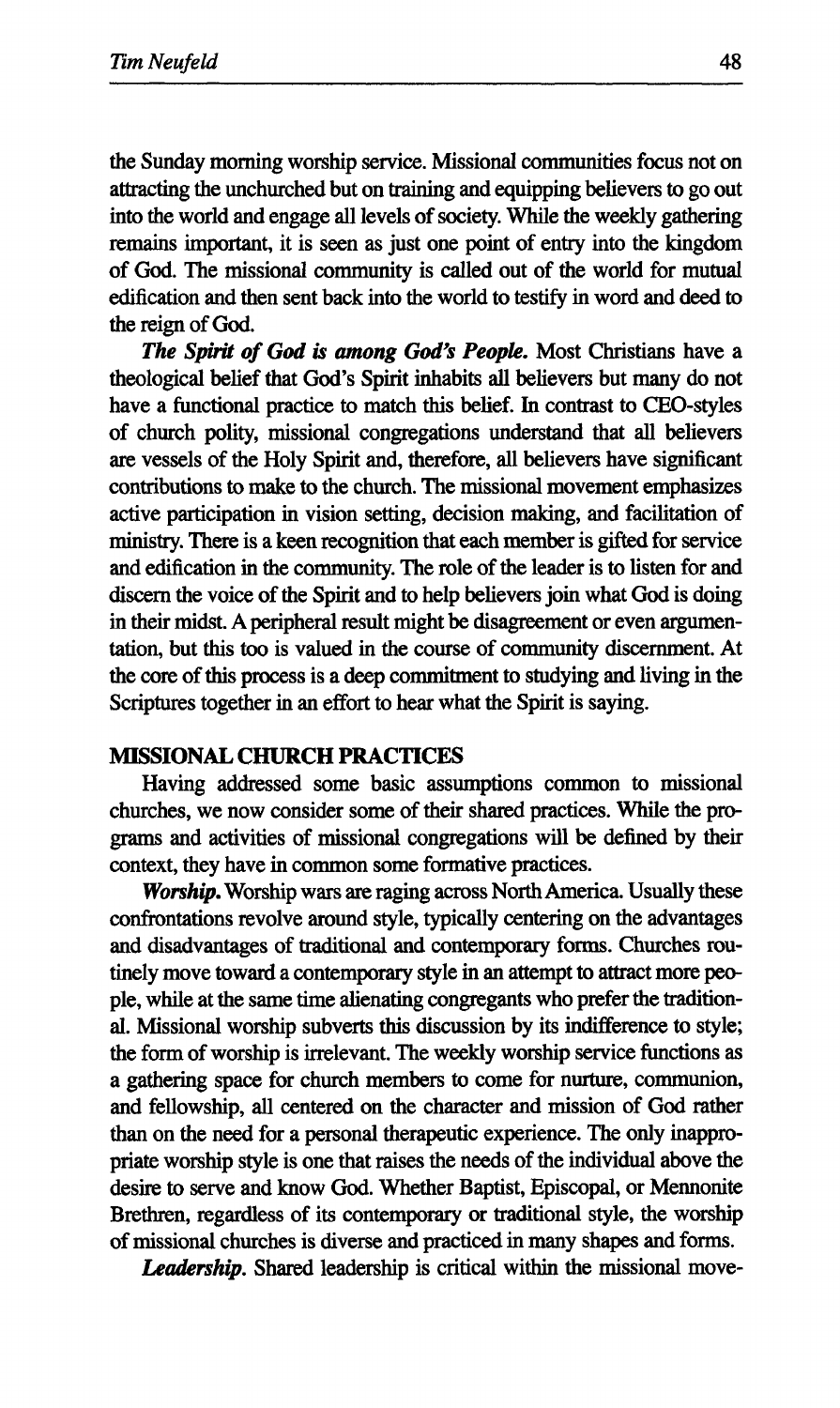ment. There is an inherent understanding that all believers are host to the Holy Spirit and are adequately gifted to enhance and edify the church as it seeks to share God's kingdom. In missional churches the role of lead pastor shifts from CEO and architect to that of discerner, nurturer, and equipper. This will be threatening to pastors who enjoy power and thrive in controlling situations. The typical activities of the modernist pastorpreaching, pastoral care and counseling, and administration-—are replaced by activities aimed at cultivating people, forming mission-driven congregations, and engaging local contexts.<sup>20</sup> Missional leaders surrender control and encourage participation in governance. They encourage involvement, empower people to imagine what the kingdom might look like, and invite others to join God's story. "The role of leadership is to create environments that release this missional imagination of the people of God so that they can discover God's plan and put it into action in their local contexts."<sup>21</sup>

*The Bible.* The Bible is the starting place for all discussion and discernment. It is not treated as an historical document or as a propositional treatise but as a source of revelation. The Bible contains the grand story of God's creation and redemption of humanity along with the smaller stories of individual interaction with his people. As such, the Bible is much more than a collection of nice morals or prescribed creeds and theological formulations. It is not simply a handbook for living—it is God's living word for the church. And it is not just a book for individuals; it is to be read in community. The pastor's job is to orient and guide biblical study, but the hard work of interpretation and application falls to the brothers and sisters. As Darrell Guder insists, "Rigorous biblical learning must be the missional congregation's priority. The congregation intentionally commits most of its time together to biblical study—which takes place in many different ways. It encourages and equips its members to continue biblical study individually."<sup>22</sup> Members of the missional church will dialogue with one another in a Bible-centered community which is patiently guided by those among them who are gifted as apostles, prophets, evangelists, and teachers.

*Community.* The local community of believers is where mission begins and essential spiritual formation takes place. Christians in North America largely experience their faith as individual and pietistic. The missional movement provides a corrective by emphasizing interdependence, diversity, and a shared life.

... [T]hese emerging churches are not clones of existing ones, a process that characterized so much of the church planting endeavors of past decades. Rather, they are based on a missional understanding of church that emphasizes an incarnational, servant approach and sees church not as a once-a-week gathering but as a community to which one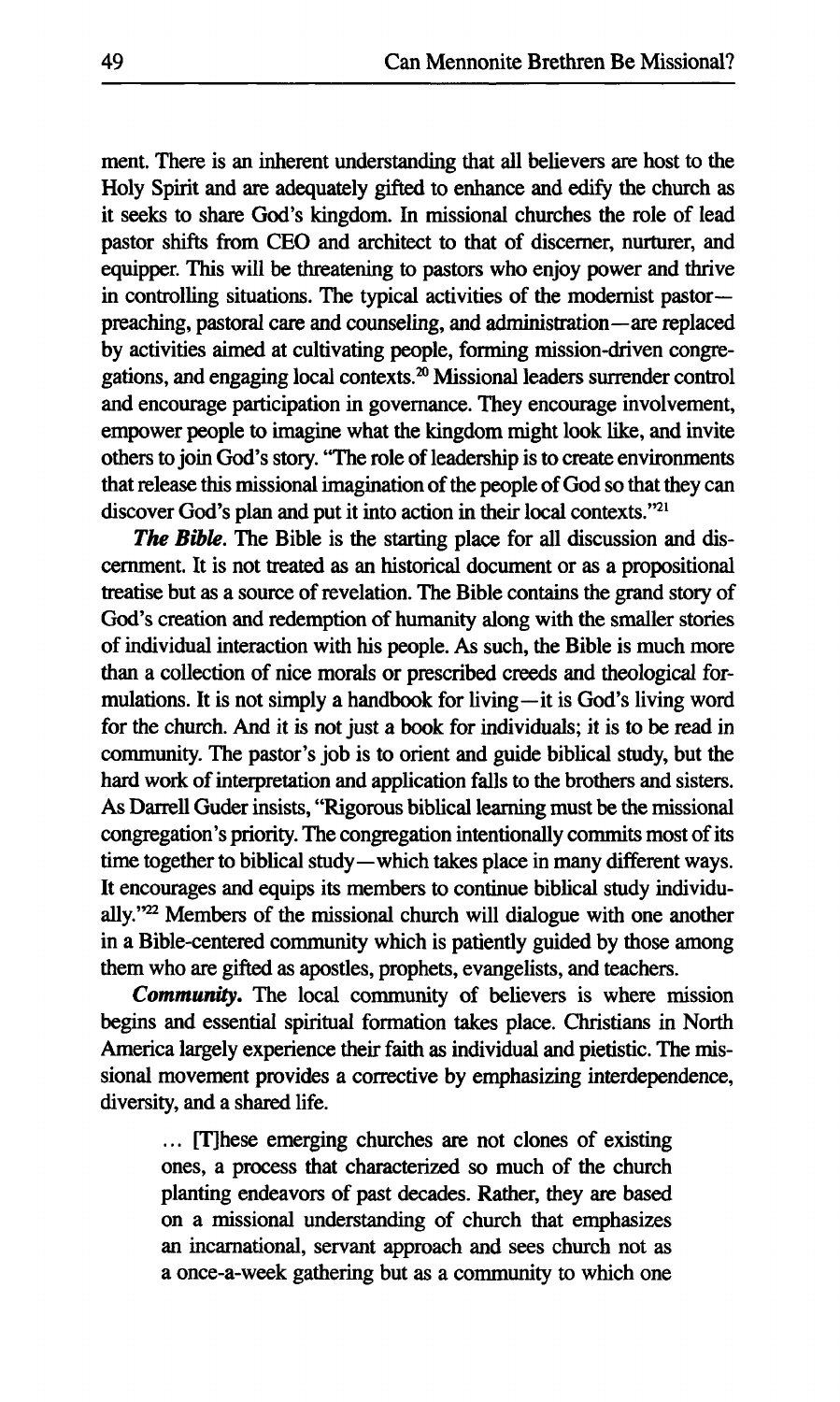belongs that relates to the whole of life. It is a community in which each person makes an active contribution ...<sup>23</sup>

And membership in this type of community is not gained simply by including one's name on a roster, nor is it coercive. Though welcoming to all, membership is considered sacred and is reserved for those who commit voluntarily to sharing life together. Patrick Keifert suggests a two-year, seven-step process of membership, mirroring that of the early church.<sup>24</sup> Many communities will not require such an extreme practice but most missional churches understand that membership signifies a commitment to something larger than any one individual.

*Engaging the World.* The locus for mission and ministry is the world, and a community's local context is the place in which the gospel will be fleshed out. This is the primary reason why there should not be a single model of the missional church. Each church's local context will help contour and define what that church will look like. "Regardless of the actual shape and name adopted, the local congregation is the basic unit of Christian witness if we understand witness incarnationally. The gospel is always to be embodied by the people of God in a particular place. The sent-out community is sent out into the specific context in which it is located."<sup>25</sup> In a typical North American attractional church, members believe it is their job to bring nonbelievers to church so that the pastor can preach to and convert them. Not so in missional churches. These congregations understand that they are to leave the worship gathering as missionaries to the culture, incarnationally representing Christ and his kingdom. And a believer's engagement with the world does not happen in isolation. The believer belongs to an alternate society which stands in opposition to those things that conflict with the reign of God. Indeed, as Greene and Robinson suggest, "the very act, or process, of the creation of community is part of what it means to live counter-culturally as a Christian in the West."<sup>26</sup> The role of the local congregation is to be a witness to and a foretaste of God's kingdom.

*Missions.* Though much of the missional conversation revolves around the concept of the *missio Dei* and ministry in the local context of a church, it in no way excludes the practice of traditional foreign missions. On the contrary, a congregation might discern together to commit significant resources to outreach projects in distant lands. The problem with most North American approaches to foreign missions lies in their tendency to reduce the church's mission as a whole to a simple program or committee of the church. Guder warns against the "mission-benefits" dichotomy that most churches unknowingly subscribe to: "The benefits of salvation are separated from the reason for which we received God's grace in Christ: to empower us as God's people to become Christ's witnesses. This fundamental dichotomy between the benefits of the gospel and the mission of the gospel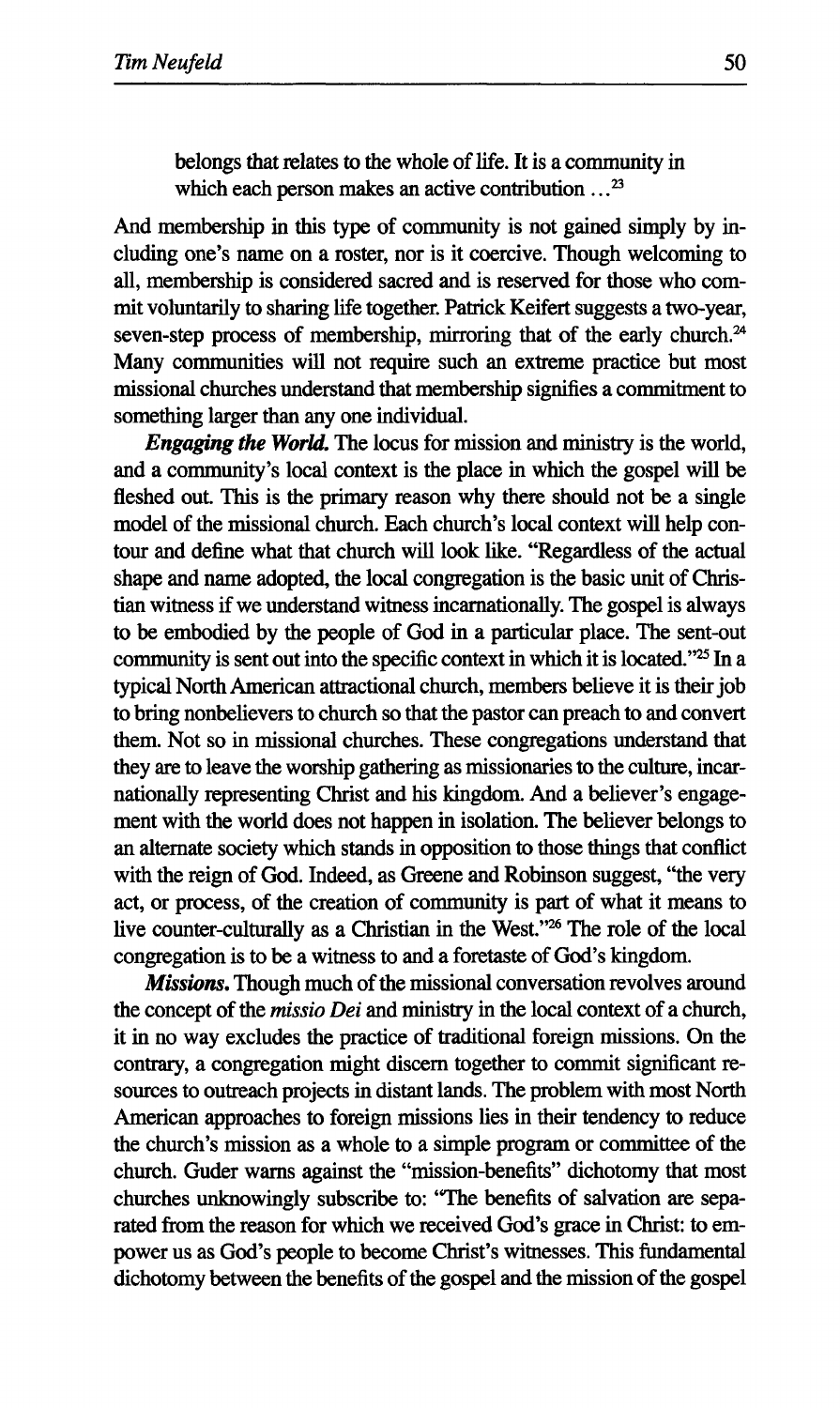constitutes the most profound reductionism of the gospel."<sup>27</sup> The mission and witness of the church should not be relinquished to a few select people who measure their success against predisposed outcomes. The ministry of a missional church is a natural outflow of all members as they together form a community that may, indeed, imagine and facilitate exciting and practical endeavors in foreign missions.

### **MISSIONAL AND MENNONITE?**

Churches of Anabaptist descent, and especially Mennonite Brethren churches which were mission-focused from the beginning, would do well to understand and perhaps even learn from the missional church. Let me suggest nine similarities between the Mennonite Brethren and the missional church movement.

A distrust of creedal and dogmatic formulations and a reliance on the *biblical witness.* Neither Mennonite Brethren nor missional congregations are inclined to give allegiance to any formal creed or statement of dogma. They are, however, solidly grounded in the biblical text and seek to honor the original meaning of the text as well as its contemporary application. The missional movement pushes the church to understand the Bible as the source for the *missio Dei* and the revelation of God's grand story. It is the starting place for all conversation.

*A corporate hermeneutic that honors the local community rather than an institution.* In both the missional and Mennonite Brethren traditions the ministry of the word is not solely left to trained professionals. Without minimizing the gifting of certain individuals for biblical instruction, the community as a whole takes on the responsibility—normally with the guidance of trained leaders—of interpreting and applying Scripture. Hermeneutics is not the job of a few individuals but of the entire community.

*A holistic witness incarnated as a liberating gospel in both word and deed.* Mennonite Brethren have always understood that the life of Christ provides the pattern for living. The concept of *Nachfolge Christi*  has spurred on the church to live as "followers of Christ." The missional church affirms this and suggests that any attempt to follow Christ must include an incarnational representation of his life and teaching, both in what is said and what is done. Mennonites have long practiced a holistic presentation of the gospel both in local contexts and through formal organizations like Mennonite Central Committee and Mennonite Brethren Missions and Services International.

*The "priesthood of all believers "—the belief that all followers of Christ*  are active participants in God's mission. Members of the missional church, like the Anabaptists, believe that every individual has a role to play in the church. Ministry is not the responsibility of pastors and church leaders, but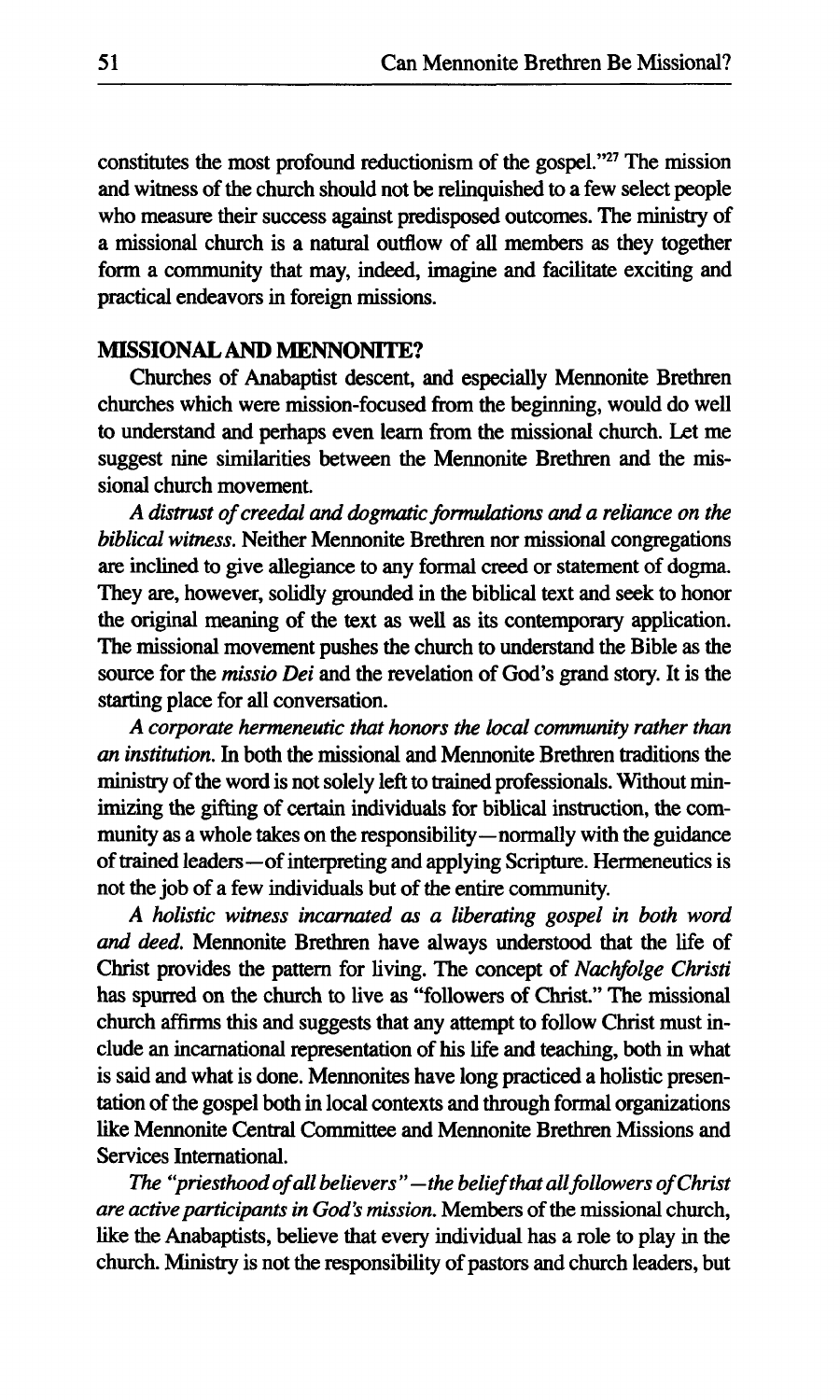of all who belong to the community. Indeed, inclusion in the community implies active participation based on one's Spirit-given gifts and abilities. This sense of ministry and priesthood fosters an ethos of egalitarianism and breaks down the traditional pastor/laity dichotomy.

*Loyalty to the kingdom and the grand narrative of God's story rather than to an earthly nation-state.* Anabaptists share this common understanding with missional churches because both see themselves as displaced groups on the margins of society. Pursued from territory to territory, Mennonites often found themselves opposing national governments. Historically, they have shunned oaths of loyalty. Both Anabaptist and missional churches believe that their allegiance lies with a kingdom that transcends national and geographical boundaries; both see themselves as belonging to the larger story of God's redemptive plan for creation.

*The ability to live and worship in a place of exile, persecution, and dislocation.* Missional congregations understand that the church has been relocated to the periphery of society. Mennonites have a long history of being persecuted and displaced, and of adapting theologically to their context. Doing "theology on the run" has helped each group to be flexible, imaginative, and creative in theory and practice. The postmodern North American church must also learn to be nimble and generative, cautiously adapting to its new location in the world.

*The congregation as the place to live a life of witness and service while being a counter-cultural visible presence engaged with the world.* Though missional churches understand the need to adapt to culture, they are also wary of syncretism. Mennonite Brethren in similar ways should guard against cultural compromise while remaining "in but not of the world." Both movements are committed to being the visible presence of Christ in ways that will counter prevailing ideologies that stand in opposition to God's reign. A Spirit-led church will always experience the tension of being a community that lives in, yet is set apart from, its culture.

*A community ethic of love and accountability.* Brothers and sisters in missional churches will find a strong parallel with Mennonite Brethren commitment to a shared life. While most North American Christians are content with a private spirituality, these two movements believe that the Christian life cannot be lived apart from other Christians. Spiritual formation does not happen in isolation but when burdens are shared, communion is celebrated, and Scripture is studied together. The links between community members are inextricable and essential for the common and individual good.

*Voluntary, non-coercive membership in the church community.* Membership in both of these groups is closely tied to adult confession of faith and baptism, and often involves an intricate process of commitment. In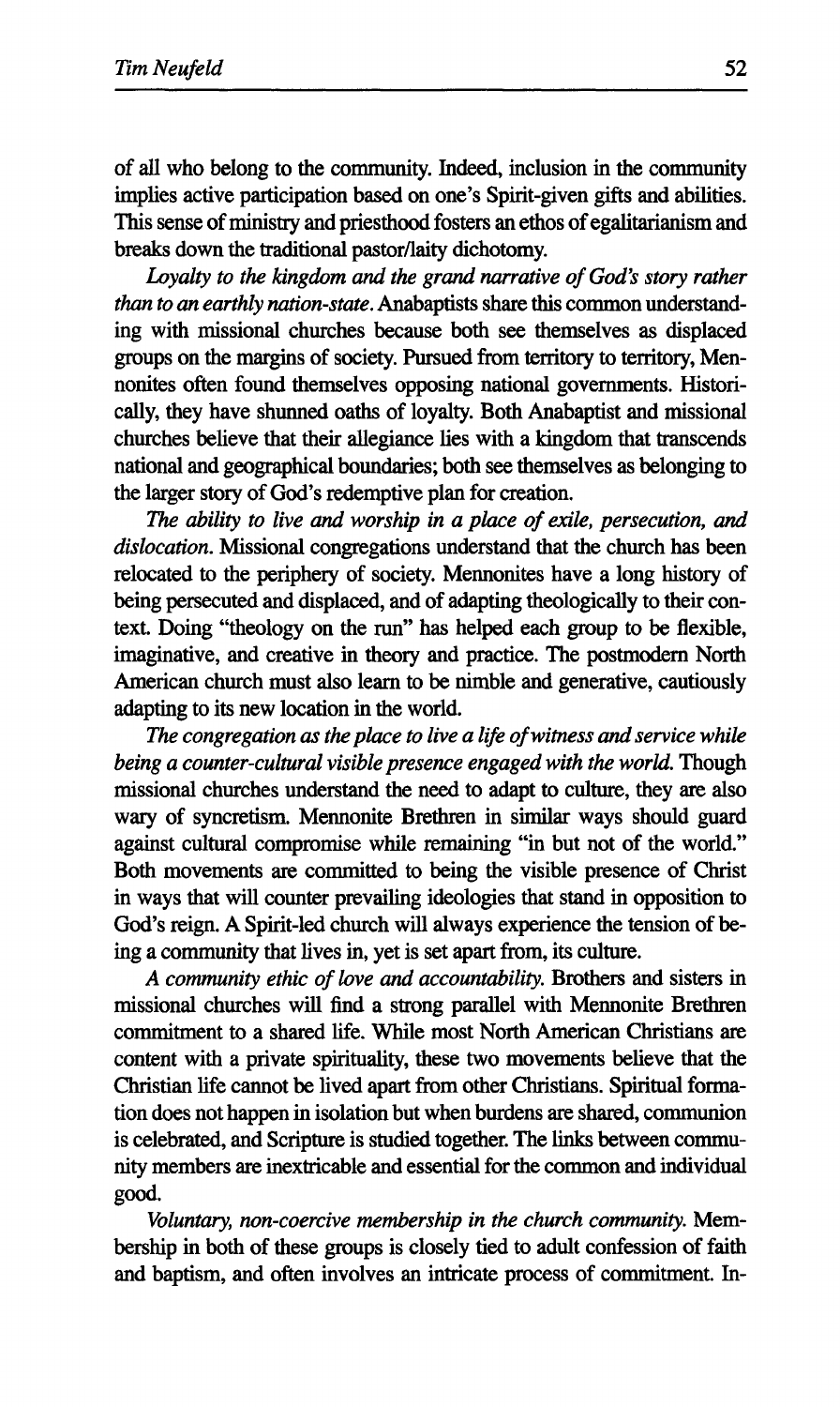tegration into a church does not have as much to do with attendance as with active participation. Joining a local body means committing oneself to something that is larger than the individual. A member is voluntarily committing to a group of people for mutual support and edification. In both missional and Mennonite Brethren congregations, the whole is greater than the sum of the parts, and membership is a decision that cannot be coerced by intimidation, manipulation, or compulsion.

#### **CONCLUSION**

It should be obvious by now that the missional church movement is not a "church growth" strategy, a new program for evangelism, a set of innovative activities, or the latest fad. It is not comprised primarily of people who dislike tradition and despise the established church. It is not a marketing gimmick for bolstering attendance at Sunday morning services and on-campus programs. It is, however, an organic movement of people who believe they are *called* to live in community together—sharing life, interpreting Scripture, and listening for God—and then *sent* with a story of good news into a searching world.

In a post-Christendom society, the church must embrace its exile by resisting the temptation to be isolationist or militant and by creatively rethinking and reimagining the church's role in the world through lament, praise, and prophecy. If the church can re-envision its role as a missional one, identifying with the *missio Dei,* offering a vibrant, holistic alternative to the modern condition, it may yet find purpose, even if supremacy remains permanently out of reach. And if the missional movement is indeed an ongoing process of joining God in what God is already doing, responding with love and compassion to an ever-shifting culture, it is not too far-fetched to imagine that our Mennonite Brethren forebears would be pleased to see us join the conversation.

#### **NOTES**

- 1. "Battle Cry," *Christianity Today,* July 2006, center pull-out advertisement. Also see the BattleCry website at [http://www.battlecry.](http://www.battlecry) com.
- 2. The above example is obviously from the Evangelical movement in the United States. The fears and concerns, however, are common in many other denominations and mainline churches throughout North America, while the strategies used to address these uncertainties often differ.
- 3. Stephen Toulmin, *Cosmopolis: The Hidden Agenda of Modernity*  (Chicago, IL: University of Chicago Press, 1990). There is a great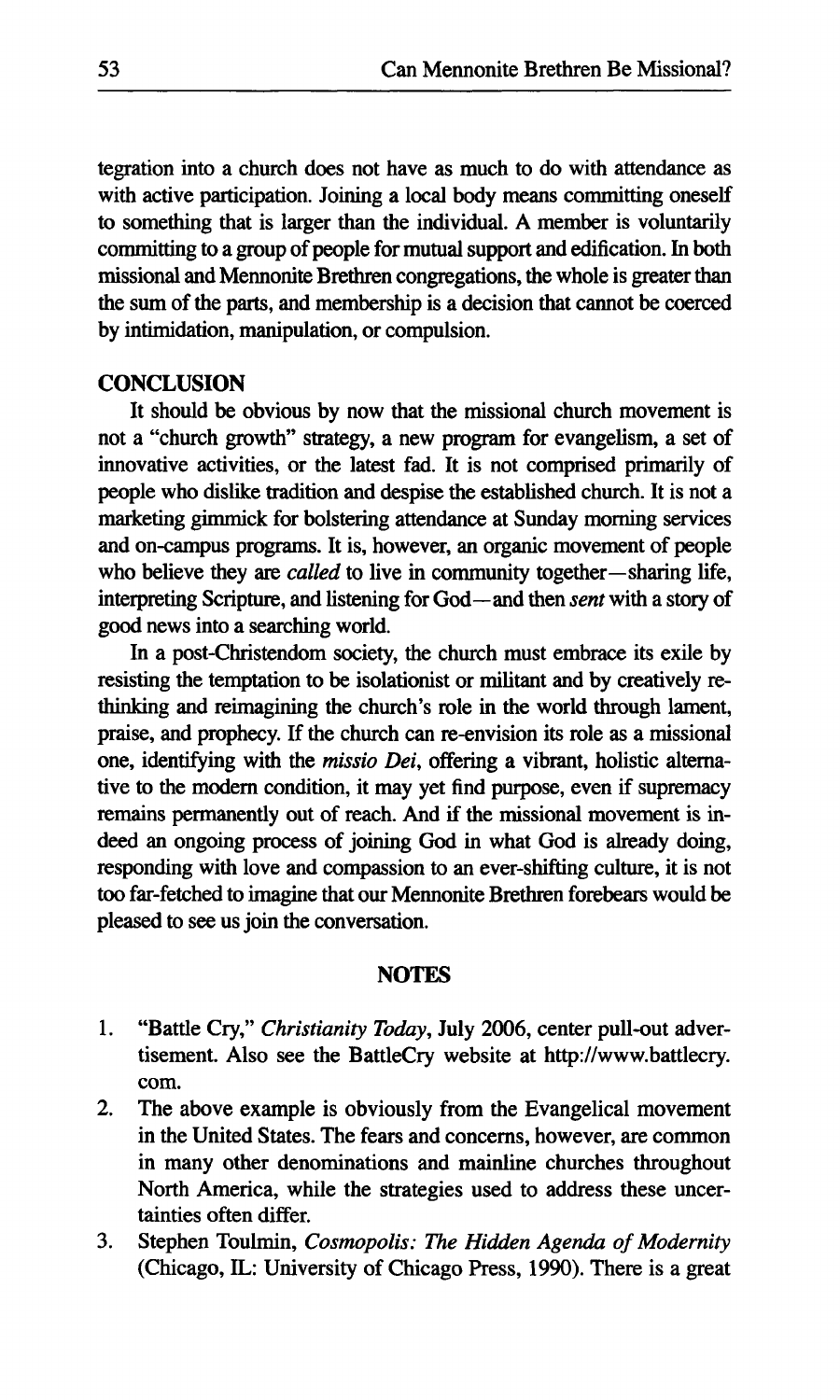deal of contention about the exact dating of modernity. Toulmin includes the sixteenth century Renaissance in his dating scheme as this is foundational to his argument that the "received understanding" of modernity is actually a counter-Renaissance. He goes on to suggest that the current era of postmodernity has come full circle and is in fact a re-renaissance, in which North Americans are much more open to broad discussions and alternate worldviews.

- 4. Ibid., 3.
- 5. Ibid., 70.
- 6. Renaissance skeptics argued that it was a mistake to think of theology and theory as timeless and universal. They were deeply suspicious of the rationalists who claimed that truth could stand outside of time and context and that truth could be known in intellectually definitive and provable ways.
- 7. The term is Jacques Lacan's and refers to a particular society's set of values, institutions, laws, and symbols. Charles Taylor makes use of it in his *Modern Social Imaginarles* (Durham: Duke University Press, 2004), where he defines specifically social imaginaries as "the ways people imagine their social existence, how they fit together with others, how things go on between them and their fellows, the expectations that are normally met, and the deeper normative notions and images that underlie these expectations" (23).
- 8. On these and related points, see Taylor's *Modern Social Imaginarles.*
- 9. Kennon L. Callahan, *Effective Church Leadership: Building on the Twelve Keys* (San Francisco: Harper and Row, 1990), 19-20.
- 10. Alan J. Roxburgh, *The Missionary Congregation, Leadership & Liminality* (Harrisburg, PA: Trinity, 1997).
- 11. Ibid., 46-47.
- 12. Walter Brueggemann, *Cadences of Home: Preaching among Exiles*  (Louisville: Westminster, 1997), 2,115.
- 13. In using the term *missio Dei,* Newbigin employed a concept that had great currency in missiological thought already in the 1950s.
- 14. Lesslie Newbigin, *The Gospel in a Pluralist Society* (Grand Rapids, MI: Eerdmans, 1989), 12.
- 15. Ibid., 121.
- 16. Ibid., 119.
- 17. Ibid., chapter 18, "The Congregation as Hermeneutic of the Gospel."
- 18. Ibid., 233.
- 19. Darreil L. Guder, *The Continuing Conversion of the Church* (Grand Rapids, MI: Eerdmans, 2000), 205.